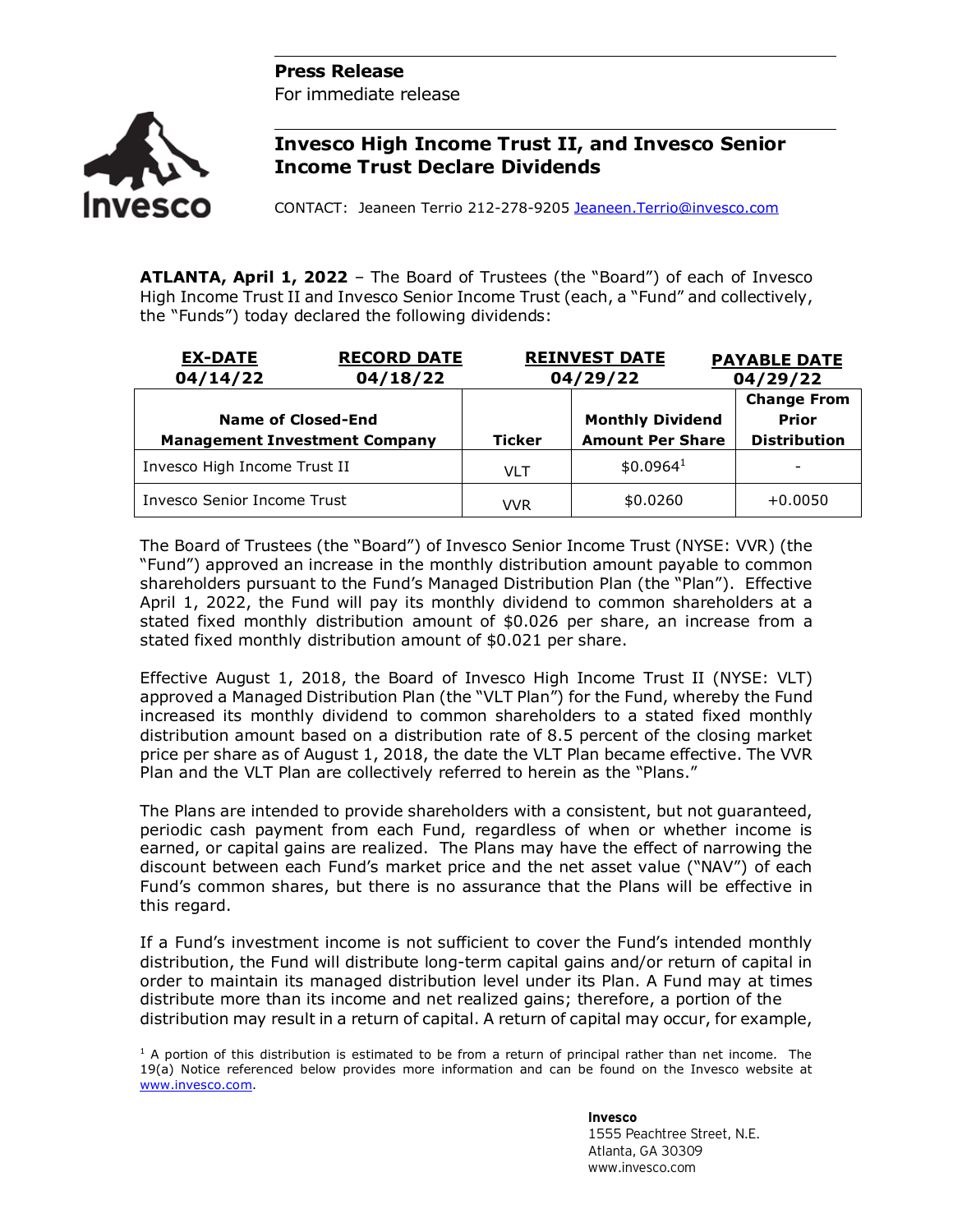when some or all of the money that shareholders invested in a Fund is paid back to them. A return of capital distribution does not necessarily reflect a Fund's investment performance and should not be confused with "yield" or "income." No conclusions should be drawn about a Fund's investment performance from the amount of the Fund's distributions or from the terms of its Plan.

In order to comply with the requirements of Section 19 of the Investment Company Act of 1940 and an exemptive order granted to the Funds by the Securities and Exchange Commission, each Fund will provide its shareholders of record on each distribution date with a 19(a) Notice and issue an accompanying press release disclosing the sources of its dividend payment when a distribution includes anything other than net investment income.

The amounts and sources of distributions reported in 19(a) Notices are only estimates and are not being provided for tax reporting purposes. The actual amounts and sources of the amounts for tax reporting purposes will depend upon each Fund's investment experience during the remainder of its full fiscal year and may be subject to changes based on tax regulations. Each Fund will send shareholders a Form 1099-DIV for the calendar year that will tell them how to report these distributions for federal income tax purposes. Information on the Funds' 19(a) Notices can be found at www.invesco.com.

## **The final determination of the source and tax characteristics of all distributions in 2022 will be made after the end of the year.**

The Plans will be subject to periodic review by each Fund's Board, and a Fund's Board may terminate or amend the terms of its Plan at any time without prior notice to the Fund's shareholders. The amendment or termination of a Fund's Plan could have an adverse effect on the market price of such Fund's common shares.

The amount of dividends paid by the Funds may vary from time to time. Past amounts of dividends are no guarantee of future dividend payment amounts.

Investing involves risk and it is possible to lose money on any investment in the Trust.

For additional information, shareholders of the closed end fund may call Invesco at 800-983-0903**.**

## **About Invesco Ltd.**

Invesco Ltd. is a global independent investment management firm dedicated to delivering an investment experience that helps people get more out of life. Our distinctive investment teams deliver a comprehensive range of active, passive, and alternative investment capabilities. With offices in more than 20 countries, Invesco managed \$1.6 trillion in assets on behalf of clients worldwide as of December 31, 2021. For more information, visit [www.invesco.com.](http://www.invesco.com/)

Invesco Distributors, Inc. is the US distributor for Invesco Ltd. It is an indirect, wholly owned, subsidiary of Invesco Ltd.

**Note:** There is no assurance that a closed-end fund will achieve its investment objective. Shares are bought on the secondary market and may trade at a discount

**Invesco**

1555 Peachtree Street, N.E. Atlanta, GA 30309 www.invesco.com